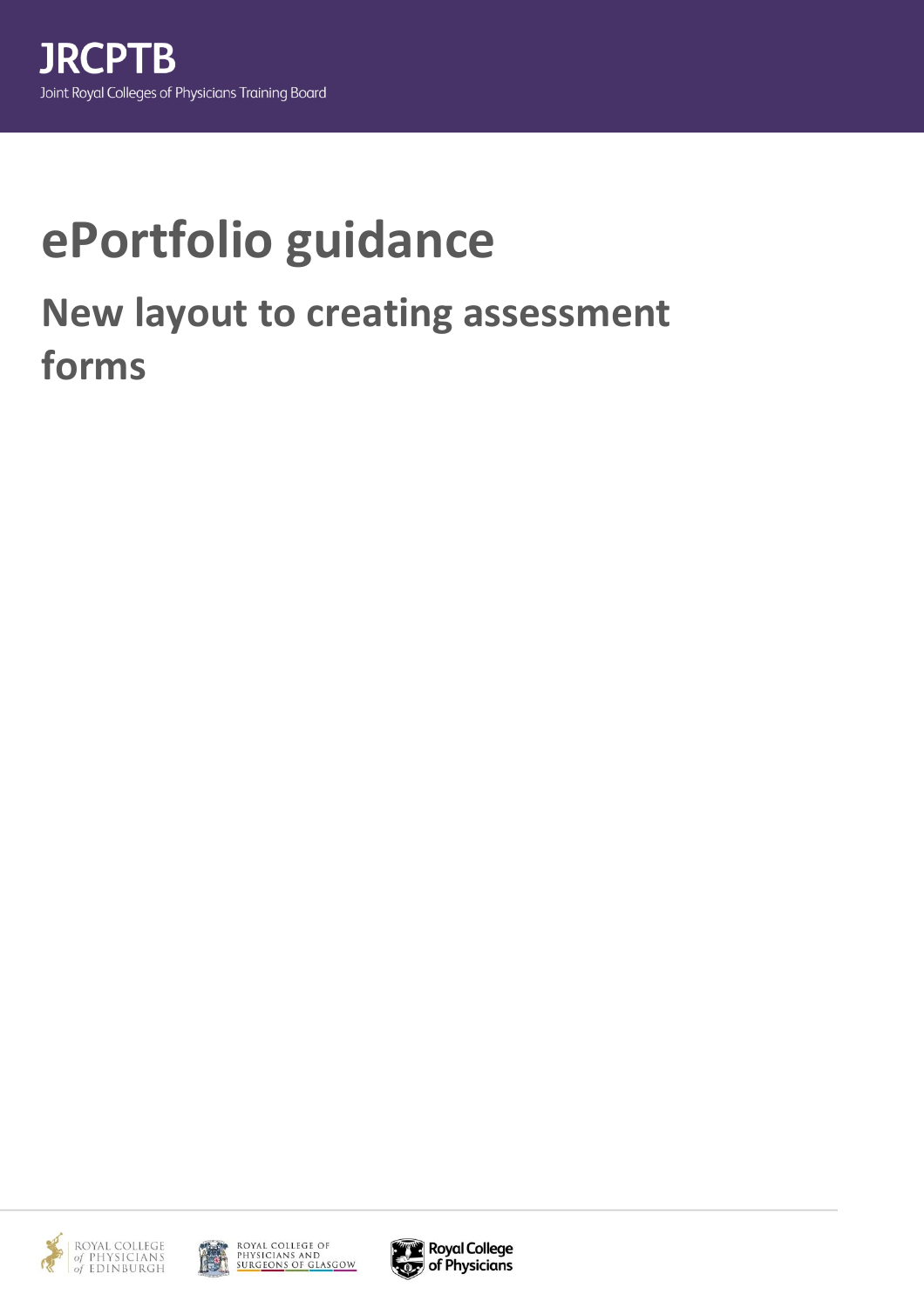# **New layout for users creating or sending a ticket assessment form**

All users of the Physician's ePortfolio will now see a new design layout under the 'Assessment' tab on a trainee's ePortfolio.

This replaces the 'Available Forms' and Existing Forms' tab which many users were finding difficult in navigate in finding the right forms to complete.

The functionality remains the same.

## **This is how the existing Assessment tab looked:**

The forms were separated using the two tabs: Existing forms tab displayed all forms that were completed or in draft and the Available forms tab displayed forms that could be created.







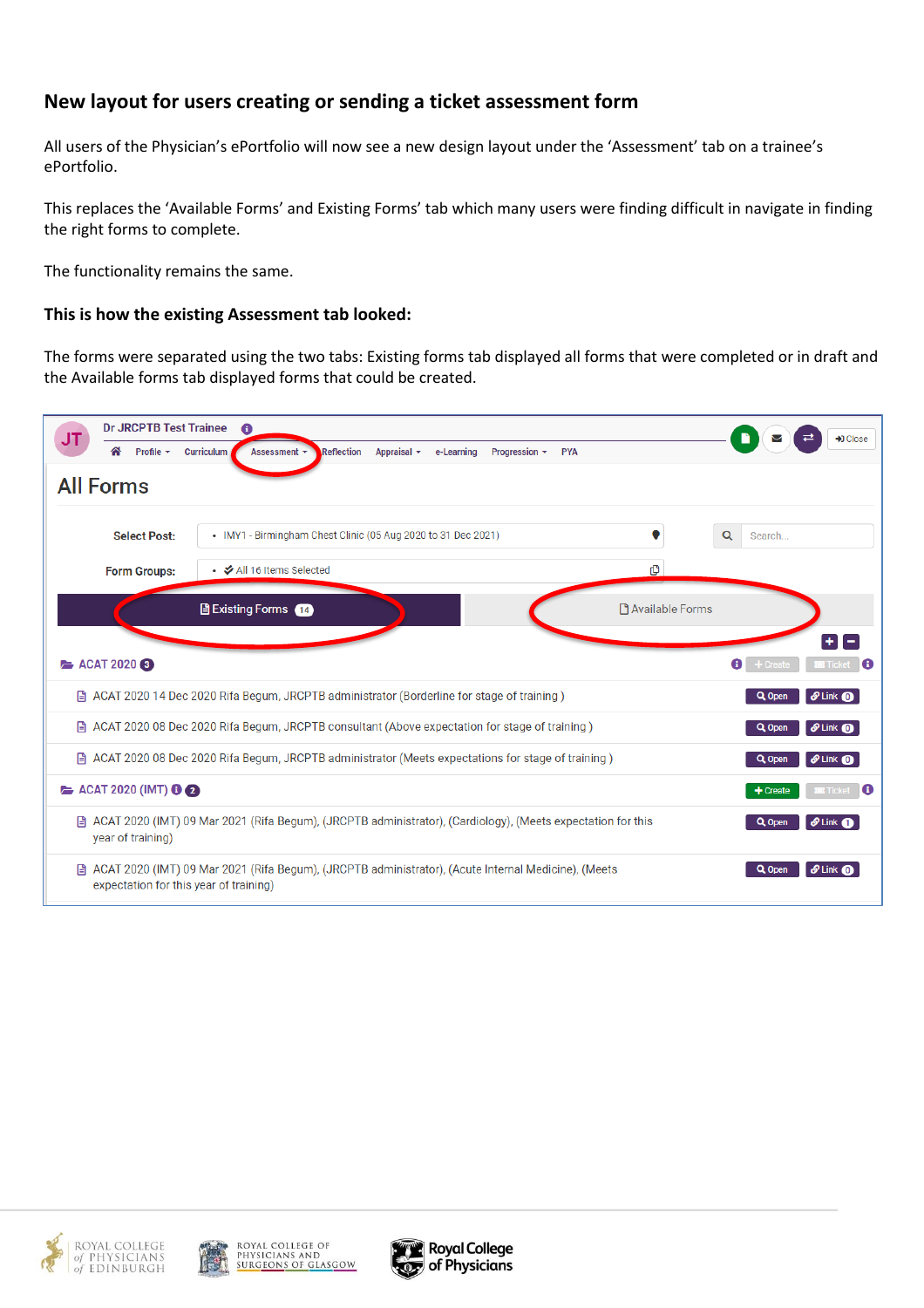### **New Assessment tab layout:**

This is the new layout of how users will see the display of forms completed and the new process of creating an form or ticketing.

| Firstname LastName 6<br>FL<br>M  |                                                                                                                              |               | +D Close |
|----------------------------------|------------------------------------------------------------------------------------------------------------------------------|---------------|----------|
| Profile $\star$<br>⋒             | Reflection<br>Curriculum<br>Appraisal $\sim$<br>Progression $\blacktriangledown$<br><b>PYA</b><br>e-Learning<br>Assessment + | ㄹ             |          |
| <b>All Forms</b>                 |                                                                                                                              |               |          |
| <b>Select Post:</b>              | • IMY1 - Birmingham Chest Clinic (05 Aug 2020 to 31 Dec 2021)                                                                | Q<br>Search   |          |
| <b>Form Groups:</b>              | • ◆ All 16 Items Selected                                                                                                    | ௹             |          |
| Forms: 0                         |                                                                                                                              | + Create Form |          |
| O There are no forms filled out. |                                                                                                                              |               |          |

#### **How to create a new form or send a ticket assessment**

- 1. Click on all forms under the Assessment menu tab
- 2. Select the right form you want to create from the drop down list by clicking on the **+ Create From button** + Create Form
- 3. Ensure you select the correct post rotation you want to create a new form for or ticket

NOTE: you will only have access to creating a form or sending a ticket assessment depending on your role and permission (which remains the same). Any forms in 'grey' means you do not have access to that form.







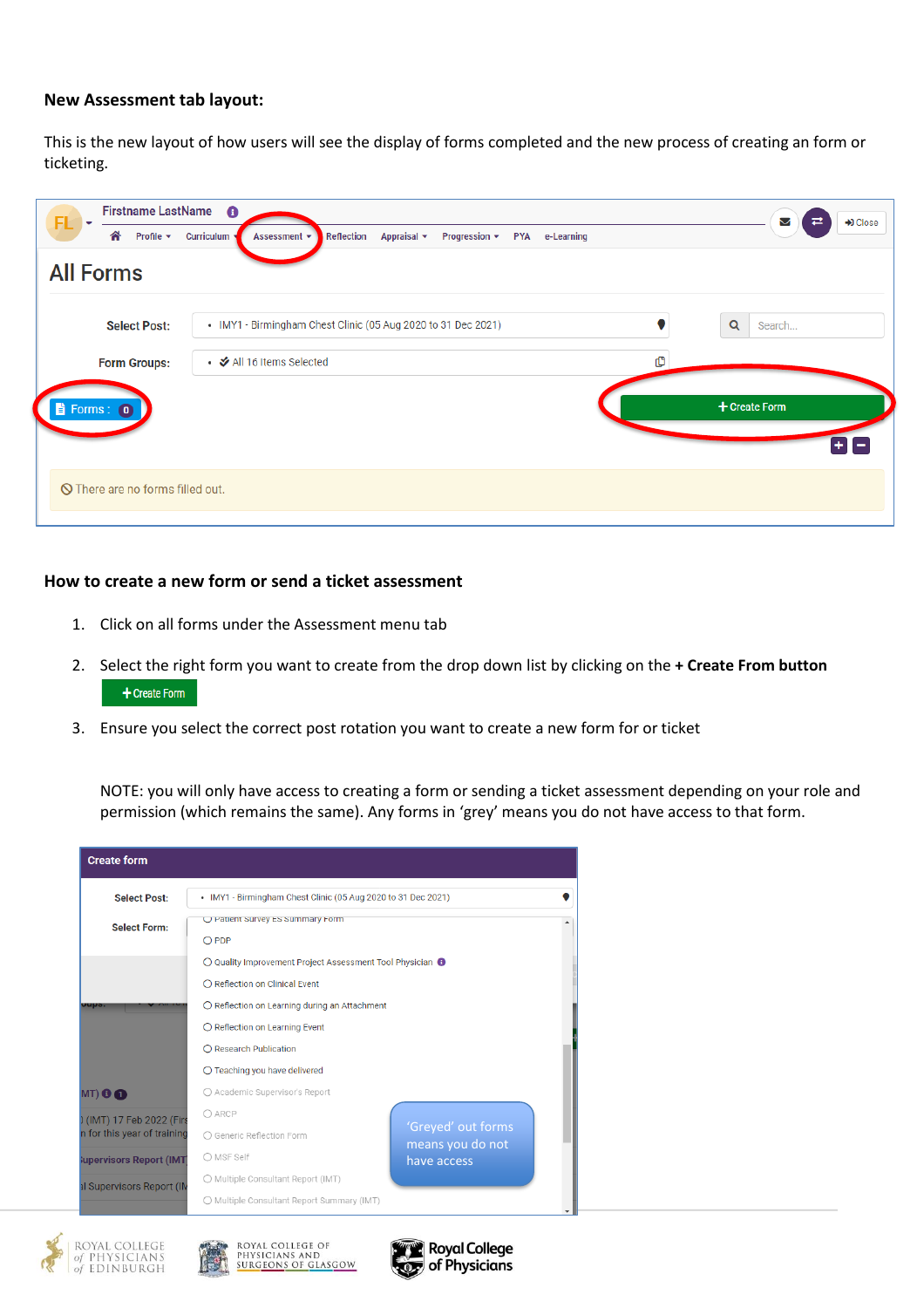4. Once you have selected the form you want to create or ticket, the system will let you know if the form can be ticketed or not or whether you have permission.

| <b>Create form</b>                         |                                                                                                 |             |
|--------------------------------------------|-------------------------------------------------------------------------------------------------|-------------|
| <b>Select Post:</b><br><b>Select Form:</b> | • IMY1 - Birmingham Chest Clinic (05 Aug 2020 to 31 Dec 2021)<br>• ACAT 2020 (IMT) <sup>6</sup> |             |
|                                            | <b>E</b> Create Ticket<br>$\bigcirc$ Cancel<br>This form cannot be ticketed.                    | Create Form |

| <b>Create form</b>  |                                                               |             |
|---------------------|---------------------------------------------------------------|-------------|
| <b>Select Post:</b> | • IMY1 - Birmingham Chest Clinic (05 Aug 2020 to 31 Dec 2021) |             |
| <b>Select Form:</b> | • MSF                                                         |             |
|                     | <b>B</b> Create Ticket<br><b>S</b> Cancel                     | Create Form |
|                     | Since You do not have permission to create this form.         |             |

| <b>Create form</b>  |                                                                                          |
|---------------------|------------------------------------------------------------------------------------------|
| <b>Select Post:</b> | • IMY1 - Birmingham Chest Clinic (05 Aug 2020 to 31 Dec 2021)                            |
| <b>Select Form:</b> | М<br>• ARCP                                                                              |
|                     | <b>E</b> Create Ticket <b>C</b> Create Form<br><b>Q</b> Cancel                           |
|                     | This form cannot be ticketed.<br>You do not have privileges to create this type of form. |